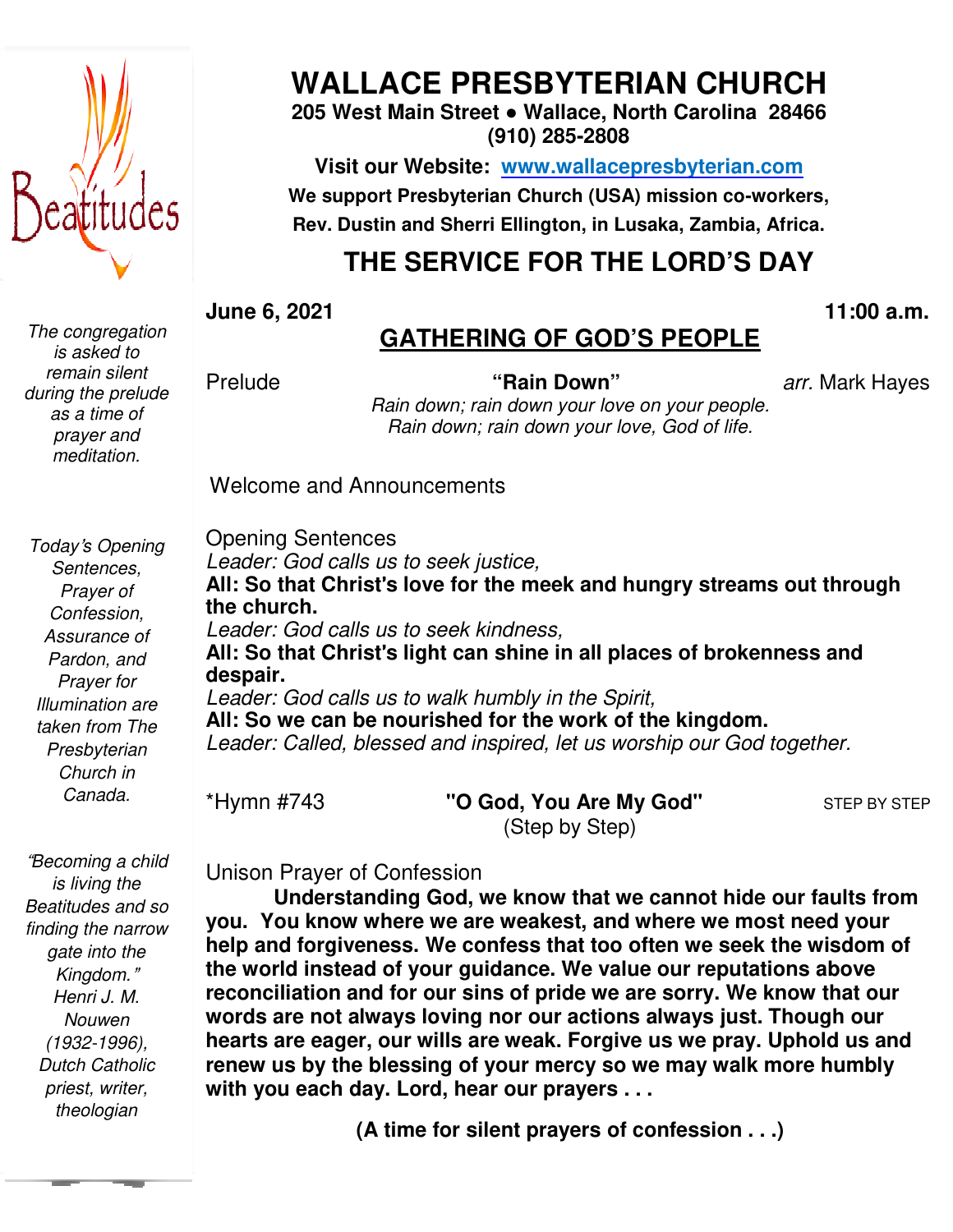"*Agape, the love of each one of us for the other, from the closest to the furthest, is in fact the only way that Jesus has given us to find the way of salvation and of the Beatitudes.*" *Pope Francis* 

Responsive Assurance of Pardon *Leader: Jesus said,* "*Blessed are the poor in spirit for theirs is the kingdom of heaven.*" *Though God sees and knows our weakness and sin,*  **All: forgiveness is ours in Jesus Christ. Let us rejoice and be glad for our lives are renewed in him.** 

Gloria Patri **Glory Be to the Father Glory be to the Father, and to the Son, and to the Holy Ghost; as it was in the beginning, is now, and ever shall be, world without end. Amen, amen.** 

#### **PROCLAIMING GOD'S WORD**

Children's Sermon

#### Prayer for Illumination

 **wisdom. We come seeking learning and insight from your scriptures. Let Holy God, from age to age you have blessed your people with your Spirit guide and inspire us so we might hear and see you in the words we read and hear this day. Amen.** 

Old Testament Lessons *Psalm 1:1-3; Proverbs 8:32-37* Epistle Lesson *Matthew 5:1-12* Sermon **THE SERMON ON THE MOUNT** Dr. Philip K. Gladden "Be Who You Are"

Pastoral Prayer with the Lord's Prayer

 **debtors; and lead us not into temptation, but deliver us from evil. Our Father who art in heaven, hallowed be Thy name. Thy kingdom come, Thy will be done, on earth as it is in heaven. Give us this day our daily bread; and forgive us our debts, as we forgive our For Thine is the kingdom and the power and the glory, forever. Amen.** 

## **GIVING THANKS TO GOD**

Presentation of Tithes and Offerings

"*The Beatitudes are the agenda for kingdom people. They are not simply about how to behave, so that God will do something nice to you. They are about the way in which Jesus wants to rule the world.*" *N.T. Wright, English New Testament scholar and Anglican bishop* 

**The Color**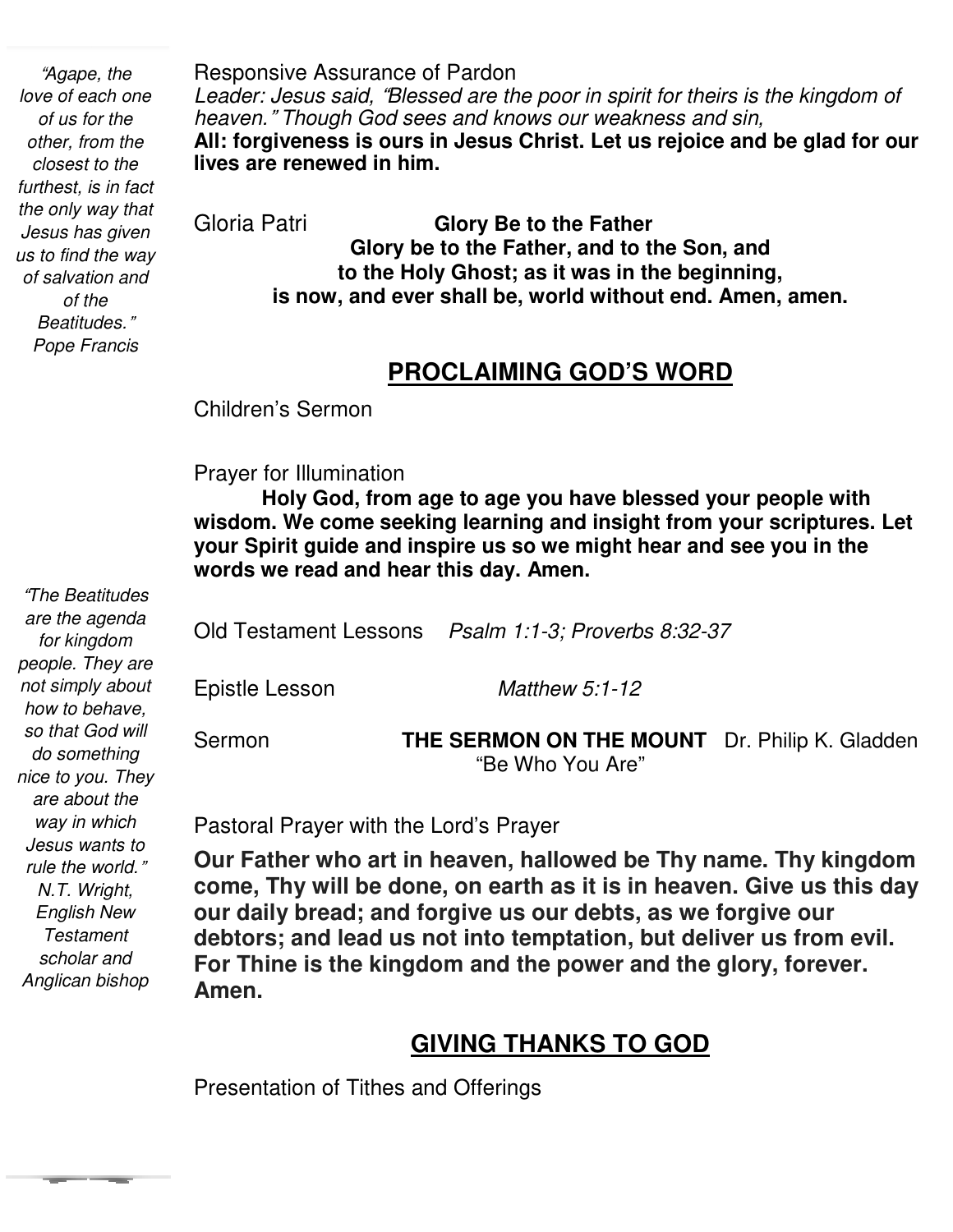#### Offertory **"Just a Closer Walk with Thee"**

*arr.* Larry Shackley

 *Just Just a closer walk with thee, Grant Grant it, Jesus, is my plea, Daily Daily walking close to thee: Let Let it be, dear Lord, let it be.* 

The Affirmation of Faith: The The Apostles' Creed **I believe in God the Father Father Almighty, Maker of heaven and earth.**

And in Jesus Christ his only Son our Lord; **who was conceived by the the Holy Ghost, born of the Virgin Mary, suffered under Pontius Pilate, was crucified, dead, and and buried; he descended into hell; the third day he rose again again from the dead; he ascended into heaven, and sitteth on the right hand hand of God the Father Almighty;**  from thence he shall come to judge the quick and the dead.

**I believe in the Holy Ghost Ghost; the holy catholic Church; the communion of saints; the forgiveness of sins; the resurrection of the body; and the life everlasting. Amen.** 

\*Hymn #835 **"Just**

"Just a Closer Walk with Thee"

CLOSER WALK

**Benediction** 

Postlude



\**All who are able may stand*

Please join us for the dedication of The Mendenhall Family Disc Golf Course In memory of Nathan Mendenhall and in honor of the Ray & Ann Mendenhall Family Sunday, June  $6<sup>th</sup>$  at 5pm Camp Kirkwood 2015 Camp Kirkwood Rd, Watha, NC 28478 **Please contact Sandy Miller 910-602-0241 for questions**



"*Blessed are those whose trust is in the Lord. They shall be like a tree planted by water, sending out its roots to the stream.*" *Jeremiah 17:7- 8a*